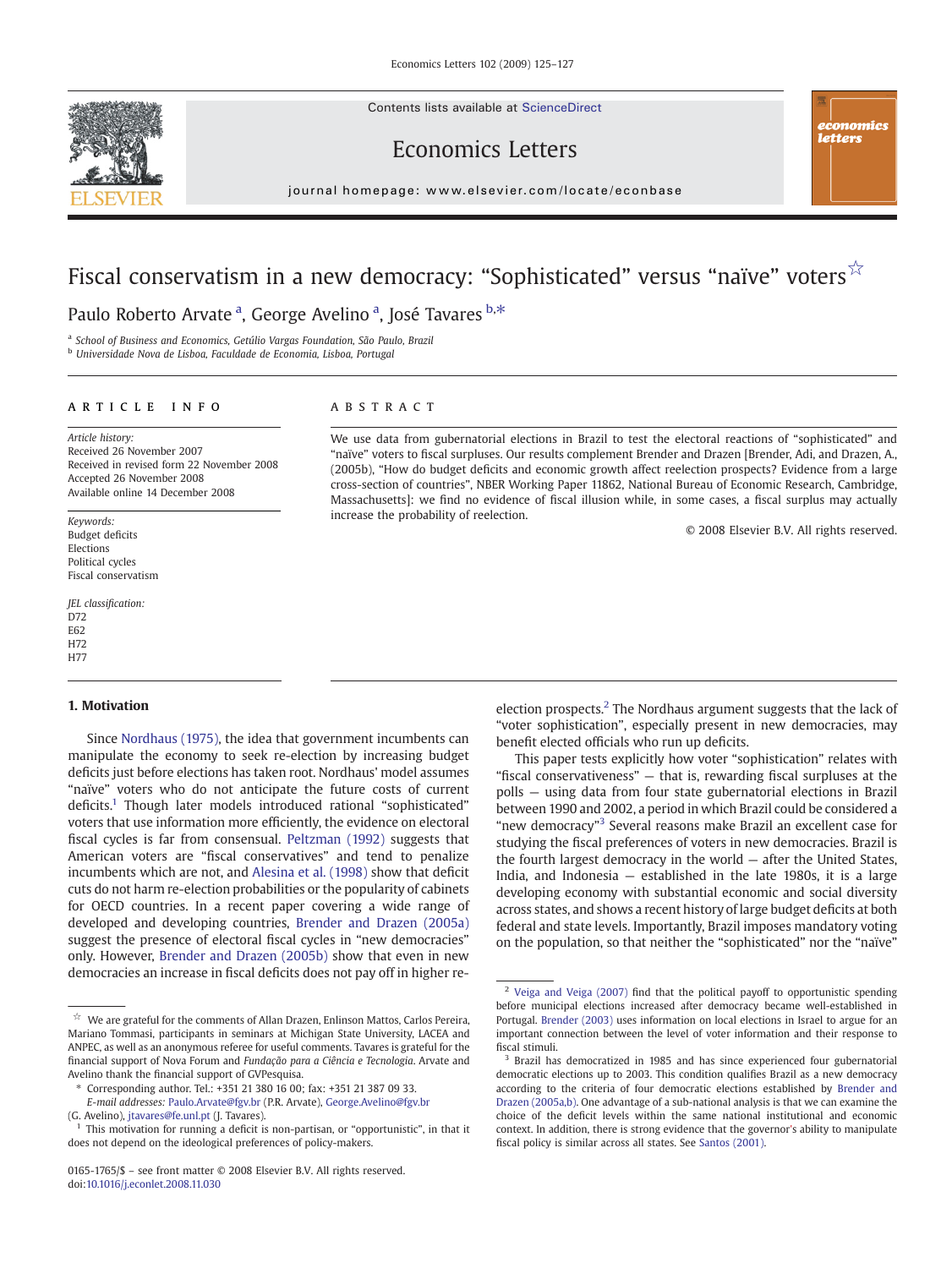

Fig. 1. Voters as fiscal conservatives. Fiscal policy in election years and re-election.

can abstain from expressing their electoral preferences. We rely on these unique country characteristics and find that while governing parties and coalitions that run larger deficits were not benefited at the polls through higher re-election probabilities. States with populations displaying a level of schooling higher than the states median level, fiscal profligacy was actually detrimental for re-election probabilities.

#### 2. Evidence

Fig. 1 below shows the average deficits for re-elected party coalitions in Brazilian state elections, and compares them to their counterparts that are not re-elected.<sup>4</sup> In spite of large average deficits in the 1990, 1994 and 1998 elections, in states where governors ran lower deficits the chances of re-election seem higher, which constitutes prima-facie evidence that voters are "fiscal conservatives". In the last term, lasting from 1999 to 2002, states transformed an average deficit of 2.5% into an average surplus of around 1% of state GDP. This was the direct effect of a process of debt restructuring conducted by the federal government that severely hardened states budget constraints. Interestingly, the comparison between the 1990 and 2002 elections shows that the extreme overall fiscal tightening actually made the reelection probability of state governors increase from 26 to 44%, additional indirect evidence of fiscal conservativeness. In sum, the new institutional context of hard budget constraints at state level did not harm re-election probabilities in general, quite the opposite.

We use the average value of schooling years at state level to construct an indicator that proxies for voter's "sophistication": fewer years of education than the states median level we take to indicate a state where voters are relatively "naïve".<sup>5</sup> The idea is that lesseducated, less sophisticated voters might be more vulnerable to fiscal profligacy and reward deficits at the ballot box. In Table 1 we interact the change in the fiscal surplus variable — both in the election year and in the remaining term — with the state-level indicator that take the value 1 if the state shows an average years of study lower than the country median.<sup>6</sup> Our results are clear: there is no evidence whatsoever that voters ever reward fiscal profligacy at the polls. An increase in the fiscal surplus, interacted with voter sophistication or not, is never associated with a negative and statistically significant coefficient. In sum, running up deficits do not pay politically. In addition, in states with relatively more "sophisticated" voters, an increase in the fiscal surplus does pay off electorally, and significantly

<sup>5</sup> As reported below, we use also the percentage of population with 4 and 8 years of completed education as alternative proxies for voters sophistication. The elementary school (8 years) is the first stage education in Brazil like US and UK.

#### Table 1

Reelection and fiscal policy in Brazil — "sophisticated" versus "unsophisticated" voters

| Estimation method: PROBIT                                                                                  |                        |                                  |                               |                                |  |  |  |  |
|------------------------------------------------------------------------------------------------------------|------------------------|----------------------------------|-------------------------------|--------------------------------|--|--|--|--|
|                                                                                                            | Dependent variable     |                                  | Governing party<br>reelection |                                |  |  |  |  |
| Independent variables                                                                                      | $[1]$                  | $[2]$                            | $[3]$                         | [4]                            |  |  |  |  |
| Fiscal Surplus Election Year Change<br>Fiscal Surplus Term Change (Excluded<br>the Electoral Year)         | 1.19<br>(0.82)         | 1.41<br>(0.89)<br>1.01<br>(0.46) |                               |                                |  |  |  |  |
| Fiscal Surplus Election Year<br>Change*Schooling Years ABOVE Median<br><b>Fiscal Surplus Election Year</b> |                        |                                  | $4.68**$<br>(2.25)<br>$-3.27$ | $5.15***$<br>(2.54)<br>$-2.43$ |  |  |  |  |
| Change*Schooling Years BELOW Median<br>Fiscal Surplus Term Change*Schooling<br>Years ABOVE Median          |                        |                                  | $(-1.29)$                     | $(-1.00)$<br>2.59<br>(0.69)    |  |  |  |  |
| Fiscal Surplus Term Change*Schooling<br>Years BELOW Median                                                 |                        |                                  |                               | $0.22*$<br>(1.63)              |  |  |  |  |
| Governor's Electoral Support                                                                               | 0.50<br>(1.15)         | 0.47<br>(1.10)                   | 0.50<br>(1.15)                | 0.27<br>(0.59)                 |  |  |  |  |
| <b>Population Under 15</b>                                                                                 | $-0.72$<br>$(-0.74)$   | $-0.70$<br>$(-0.72)$             | $-1.65$<br>$(-1.54)$          | $-2.23*$<br>$(-1.88)$          |  |  |  |  |
| Fractionalization in State Legislature                                                                     | $-1.45**$<br>$(-2.06)$ | $-1.49**$<br>$(-2.15)$           | $-1.56**$<br>$(-2.19)$        | $-1.34**$<br>$(-1.94)$         |  |  |  |  |
| Governor and President in Same Party                                                                       | $0.51***$<br>(3.67)    | $0.51***$<br>(3.62)              | $0.56***$<br>(3.75)           | $0.59***$<br>(3.77)            |  |  |  |  |
| Average Constitutional Federal Grants                                                                      | $-0.02$<br>$(-0.11)$   | $-0.04$<br>$(-0.21)$             | $-0.04$<br>$(-0.19)$          | 0.01<br>(0.07)                 |  |  |  |  |
| <b>Observations</b>                                                                                        | 101                    | 101                              | 101                           | 101                            |  |  |  |  |
| Log L                                                                                                      | $-55.10$               | $-54.99$                         | $-52.28$                      | $-50.96$                       |  |  |  |  |
| Pseudo $R^2$                                                                                               | 0.13                   | 0.13                             | 0.18                          | 0.20                           |  |  |  |  |
| Observed P                                                                                                 | 0.32                   | 0.32                             | 0.32                          | 0.32                           |  |  |  |  |
| Predicted P                                                                                                | 0.31                   | 0.31                             | 0.30                          | 0.29                           |  |  |  |  |

Note: For each independent variable we report  $(dF/dx)$ , i.e., the marginal change in the probability of success for the average values of the independent variables. In parentheses we report the t-statistics based on robust, heteroskedastic-consistent standard errors (Huber/White/Sandwich). <sup>\*</sup> means significant at the 10% level and <sup>\*\*</sup> at the 5% level. The variables noted ABOVE MEDIAN and BELOW MEDIAN are indicator variables taking the value 1 whenever the value for the state and year observation is, respectively, above or below the median value in the sample. The median state's years of study is 5 years.

so: an increase of 1% in the state budget surplus in percent of state GDP leads to an increase of about 5% in the chances of reelection. In "less sophisticated" states, the coefficient on the interacted fiscal surplus variable suggests that "naïve" voters do not punish surpluses and might also reward them.<sup>7</sup> In sum, the evidence favors the view that voters are fiscal conservative, and though there may be differences between "sophisticated" and "naïve" voters, neither rewards deficits at the polls.

#### 3. Conclusion

This paper tests whether voters in new democracies, in particular less "sophisticated" voters, reward deficits at the polls. We analyze an important case study, Brazil, by examining all elections for state governor since Brazil became a democracy in the late 1980s. We find no evidence whatsoever that voters, "sophisticated" or "naïve" reward deficits at the polls. Instead, re-elected parties ran lower deficits on average than parties that did not secure re-election. Following a severe process of debt restructuring after 1998, states quickly moved from deficit to surpluses and the result was that the overall probability of re-election increased significantly relative to the previous years, when deficits were the rule.

When we divide the sample of state-years into "high sophistication" and "low sophistication" state sub-samples, using average schooling years by state as a proxy for voter sophistication, we find

<sup>4</sup> Results for a multivariate probit estimation can be provided upon request.

 $6$  State averages are defined for each state and year, while the median is computed across states and time.

 $7$  Our results using the state percentage of population with 4 or 8 completed years of education suggests the latter. These results are available upon request.